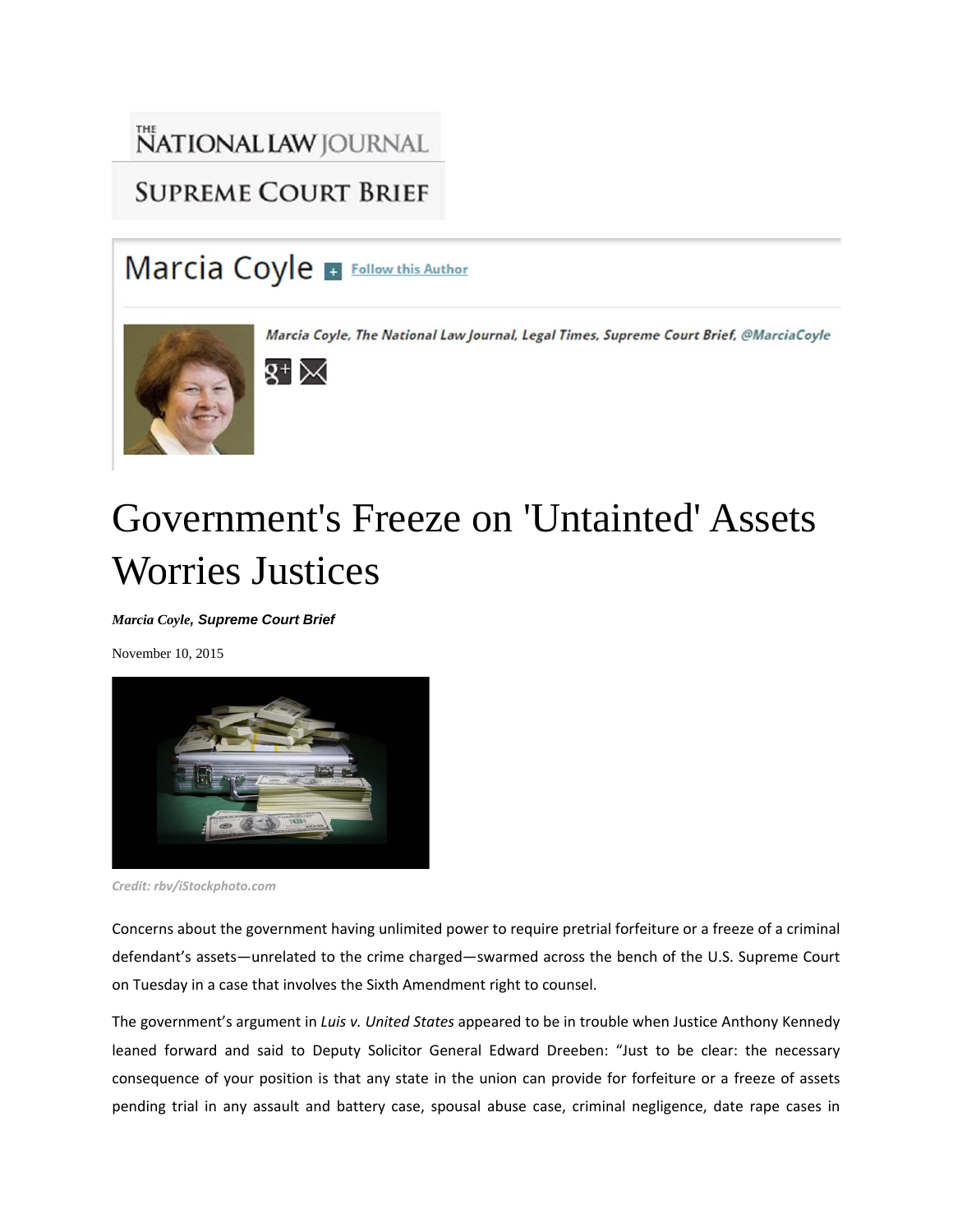order to make the victim whole, to pay for medical costs, to pay for pain and suffering, and can freeze those assets even if the consequences of that is that in most of those cases most people cannot afford counsel."

Twenty‐six years ago in *United States v. Monsanto*, the high court upheld a pretrial order freezing assets in a criminal defendant's possession, even where the defendant seeks to use those assets to pay an attorney. The assets—a home, an apartment and cash—resulted from the defendant's narcotics trafficking. That same year in *Caplin & Drysdale v. United States*, the high court ruled that forfeiture of fees paid to a criminal defense attorney with funds derived from the crime does not impermissibly burden a defendant's Sixth Amendment right to counsel of his choice.

Both cases involved so-called tainted assets—property or money resulting from the proceeds of the crimes. In Tuesday's arguments, the justices were asked whether a pretrial injunction prohibiting a defendant from using *untainted* assets to hire a lawyer violates the defendant's Sixth Amendment right to counsel.

Sila Luis, owner-operator of two businesses providing in-home health care, was indicted for paying and conspiring to pay illegal kickbacks for patient referrals and Medicare fraud to the tune of \$45 million. The government sought forfeiture of \$45 million and won an order freezing any proceeds or profits from the alleged offenses as well as "property of an equivalent value of such proceeds or profits." Luis, according to the government, had spent nearly all of the \$45 million on foreign travel and personal luxury items.

The frozen \$45 million exceeded Luis' assets. She sought unsuccessfully to modify the order so she could get funds to hire a private attorney. The court declined her request even though both sides stipulated that the order included some untainted assets.

"Nothing about *Monsanto*, nothing about *Caplin & Drysdale*, suggested that assets over which the government has no present property interest, no relation‐back theory, no taint theory to speak of, can then take Aunt Sally's money or a client's pension funds needed to use those assets to retain counsel," Luis' counsel, Howard Srebnick of Miami's Black, Srebnick, Kornspan & Stumpf told the justices. "Nothing in this court's precedent in those cases suggests that."

Srebnick, who argued first, was pressed by several justices on the logic and limit of his arguments. Chief Justice John Roberts Jr., referring to the *Monsanto* decision, asked him, "So what is the logic that says it doesn't violate the Sixth Amendment if it's tainted funds, but it does if it's untainted funds?

Srebnick distinguished the two, saying the no one has a rightful claim or valid property right to drug money. But Justice Samuel Alito Jr. offered a hypothetical in which twin brothers rob a bank and divide the proceeds of \$10,000 evenly. The same day, their rich uncle gives each \$5,000 as a birthday present. The brothers go partying. One spends the \$5,000 from the robbery; the other spends the uncle's gift.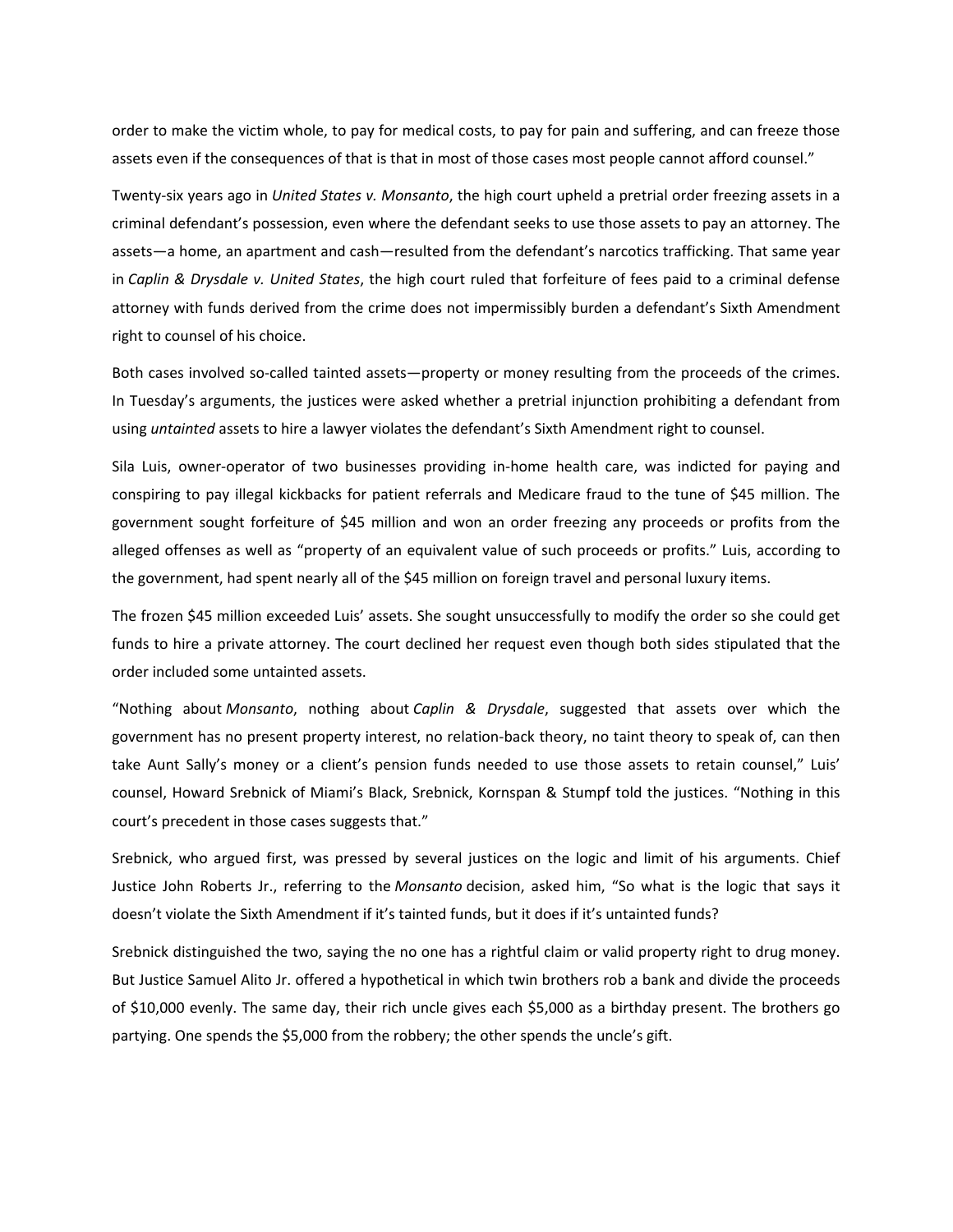"And your position is that the one who spent the money from the so‐called 'tainted assets,' the money from the bank robbery, is entitled to use the remaining \$5,000 to hire an attorney, but the other one is out of luck?" asked Alito, adding, "What sense does that make?"

Srebnick said the property interest in a gift is not negated simply because the defendant has allegedly committed a crime.

Justices Sonia Sotomayor and Ruth Bader Ginsburg told Srebnick that his argument would prohibit the government from ever restraining untainted assets, not just because of the Sixth Amendment. But Srebnick said his position is limited to the Sixth Amendment which "in the context of the adversarial proceeding, will determine the ultimate ownership of those assets at the end of the day." Unlike any other amendment, he argued, the Sixth Amendment guarantees the defendant will be represented at the proceeding where his property and liberty are at stake.

The justices then turned to the government's counsel, Dreeben, who argued that the *Monsanto* decision applied to Luis' case even though *Monsanto* involved tainted assets.

Justice Stephen Breyer said, "Let's try that principle in a case where it's the defendant's money. The principle is that the government, without proving that he's guilty of any crime beyond a reasonable doubt, can take all his money. Oh, because he might be fined. I've never heard of such a principle, frankly. I've just never heard of it."

Dreeben argued, "*Monsanto* basically said that if the government has shown adequately that it will be able to forfeit the money at the conclusion of the case, the Sixth Amendment doesn't override the government's interests. After all, Justice Breyer, this is basically a zero-sum game. Either there will be money available at the end of the case for the victims or the money will have been spent on lawyers.

But what limits that rationale to a specific category of crimes, asked Kennedy, who then said if the government prevails, every state and locality would feel entitled to restrain assets in every crime involving injuries. "And this would, in effect, prevent the private bar from practicing law unless it did so on a contingent basis."

Although the principle is not limited to the types of crimes in Luis' case, Dreeben answered, it is limited to the government making an adequate showing that at the end of the case, it will have the right to the money.

And what if the justices are no longer comfortable with "the path we started down the road on in *Monsanto*," Justice Elena Kagan asked. "And you might be right that it just doesn't make sense to draw a line here, but it leaves you with a situation in which more and more and more we're depriving people of the ability to hire counsel of choice in complicated cases.

Dreeben said he hoped that even if there are some "uncomfortable aspects" of *Monsanto*, the court would see "it actually rests on a sound legal judgment."